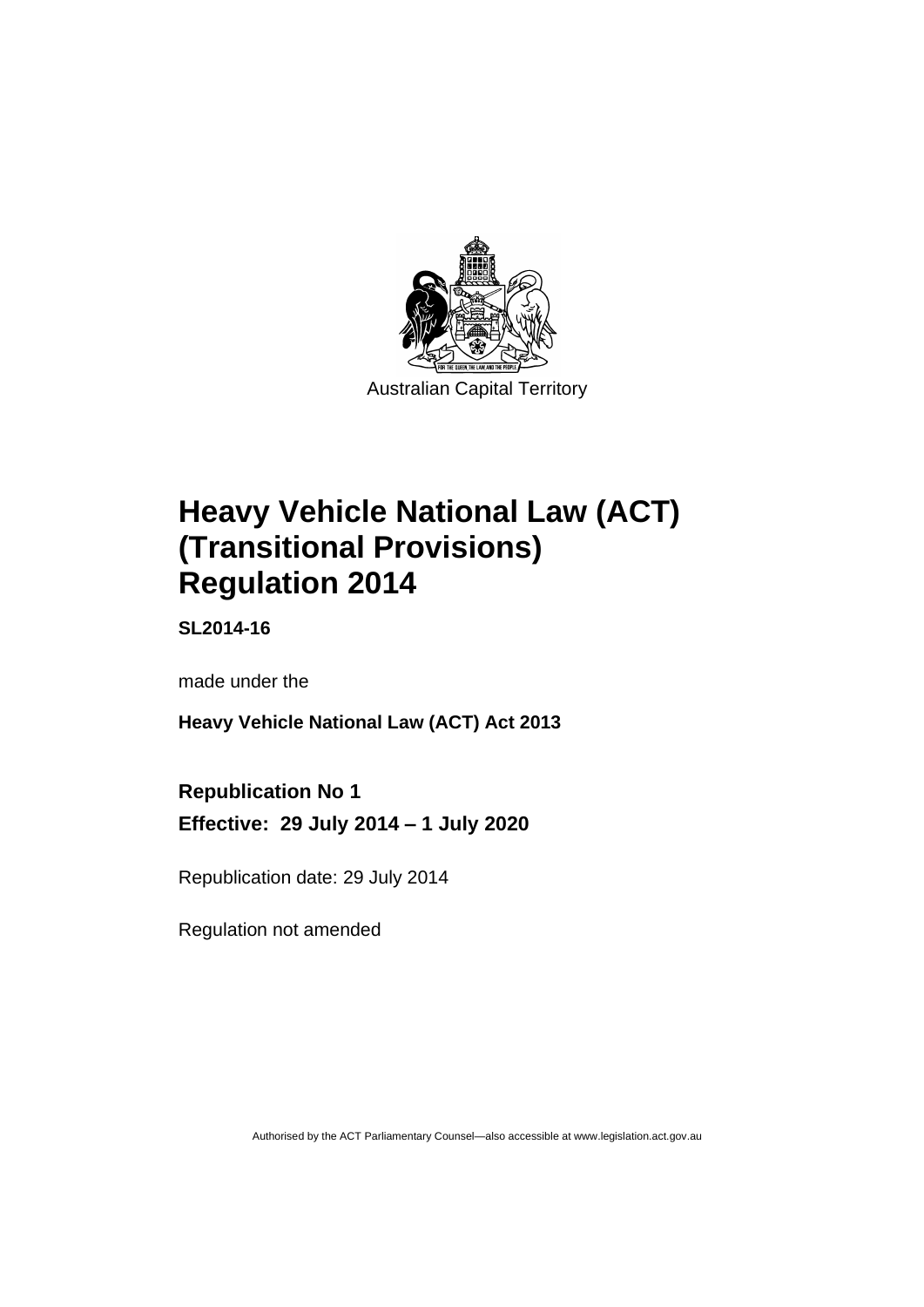### **About this republication**

#### **The republished law**

This is a republication of the *Heavy Vehicle National Law (ACT) (Transitional Provisions) Regulation 2014*, made under the *Heavy Vehicle National Law (ACT) Act 2013* (including any amendment made under the *[Legislation Act 2001](http://www.legislation.act.gov.au/a/2001-14)*, part 11.3 (Editorial changes)) as in force on 29 July 2014*.* It also includes any commencement, repeal or expiry affecting this republished law.

The legislation history and amendment history of the republished law are set out in endnotes 3 and 4.

#### **Kinds of republications**

The Parliamentary Counsel's Office prepares 2 kinds of republications of ACT laws (see the ACT legislation register at [www.legislation.act.gov.au\)](http://www.legislation.act.gov.au/):

- authorised republications to which the *[Legislation Act 2001](http://www.legislation.act.gov.au/a/2001-14)* applies
- unauthorised republications.

The status of this republication appears on the bottom of each page.

#### **Editorial amendments**

The *[Legislation Act 2001](http://www.legislation.act.gov.au/a/2001-14)*, part 11.3 authorises the Parliamentary Counsel to make editorial amendments and other changes of a formal nature when preparing a law for republication. Editorial changes do not change the effect of the law, but have effect as if they had been made by an Act commencing on the republication date (see *[Legislation Act 2001](http://www.legislation.act.gov.au/a/2001-14)*, s 115 and s 117). The changes are made if the Parliamentary Counsel considers they are desirable to bring the law into line, or more closely into line, with current legislative drafting practice.

This republication does not include amendments made under part 11.3 (see endnote 1).

#### **Uncommenced provisions and amendments**

If a provision of the republished law has not commenced, the symbol  $\mathbf{U}$  appears immediately before the provision heading. Any uncommenced amendments that affect this republished law are accessible on the ACT legislation register [\(www.legislation.act.gov.au\)](http://www.legislation.act.gov.au/). For more information, see the home page for this law on the register.

#### **Modifications**

If a provision of the republished law is affected by a current modification, the symbol  $\mathbf{M}$  appears immediately before the provision heading. The text of the modifying provision appears in the endnotes. For the legal status of modifications, see the *[Legislation Act](http://www.legislation.act.gov.au/a/2001-14)  [2001](http://www.legislation.act.gov.au/a/2001-14)*, section 95.

#### **Penalties**

At the republication date, the value of a penalty unit for an offence against this law is \$140 for an individual and \$700 for a corporation (see *[Legislation Act 2001](http://www.legislation.act.gov.au/a/2001-14)*, s 133).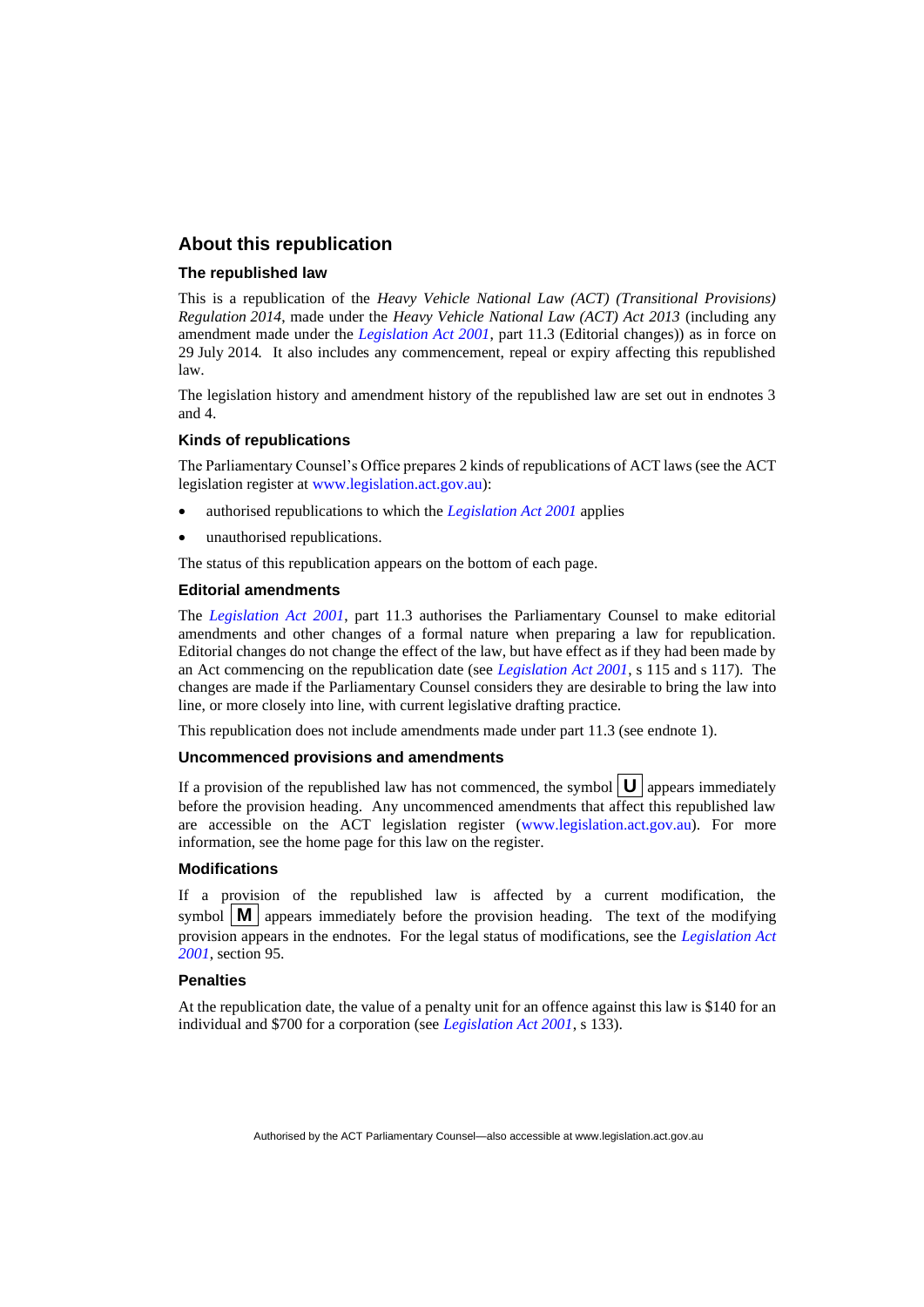

# **Heavy Vehicle National Law (ACT) (Transitional Provisions) Regulation 2014**

made under the

## **Heavy Vehicle National Law (ACT) Act 2013**

## **Contents**

|                            |                                                                                                               | Page       |
|----------------------------|---------------------------------------------------------------------------------------------------------------|------------|
| 1                          | Name of regulation                                                                                            | 2          |
| 3                          | Modification of Act, pt 6-Act, s 42 (2)                                                                       | 2          |
| 4                          | Expiry-regulation                                                                                             | 2          |
| Schedule 1                 | <b>Modification-Crimes Act 1900</b>                                                                           | 3          |
| <b>Endnotes</b>            | 4                                                                                                             |            |
| 1                          | About the endnotes                                                                                            | 4          |
| R <sub>1</sub><br>29/07/14 | Heavy Vehicle National Law (ACT) (Transitional<br>Provisions) Regulation 2014<br>Effective: 29/07/14-01/07/20 | contents 1 |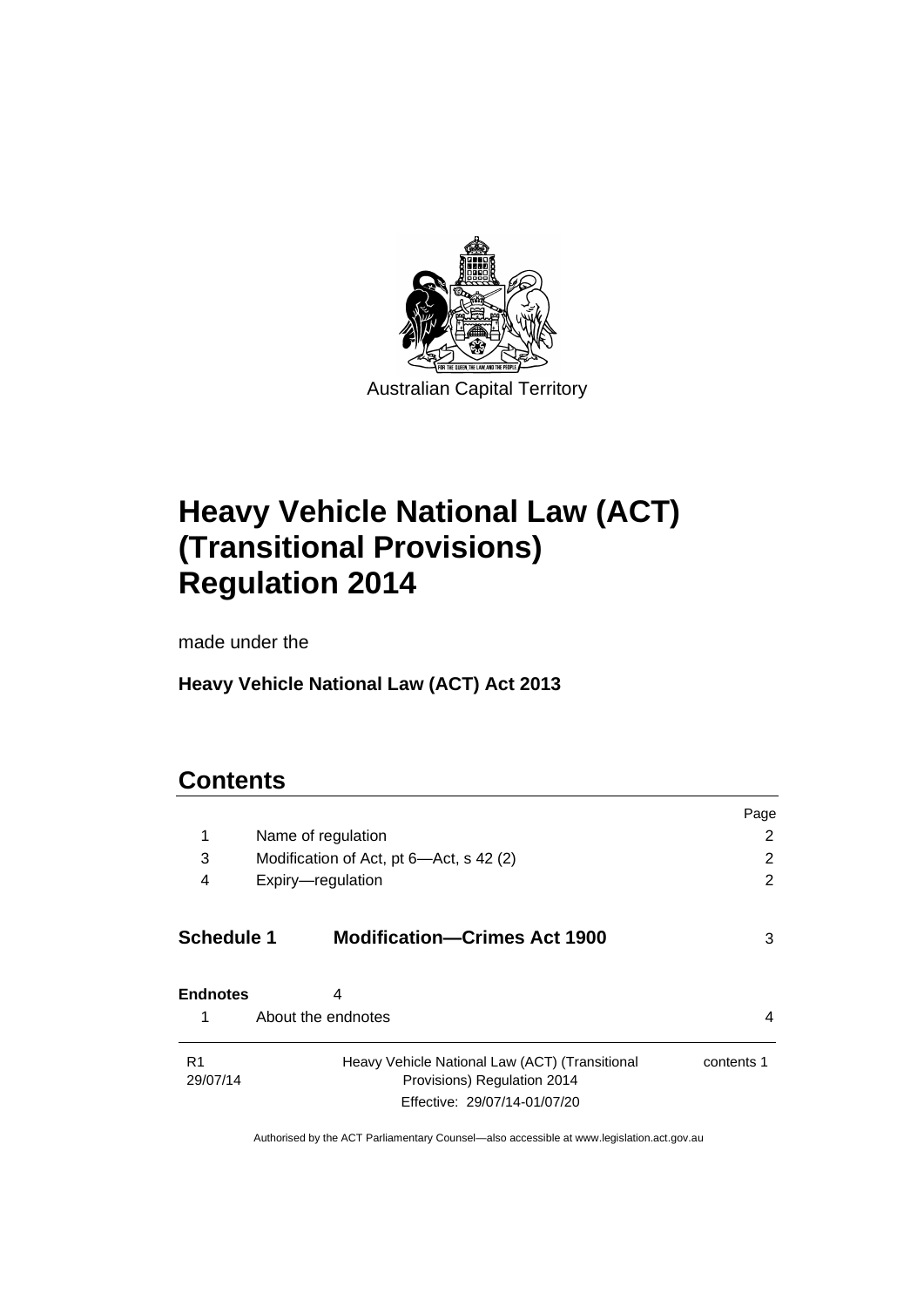| Contents |                     |      |
|----------|---------------------|------|
|          |                     | Page |
| 2        | Abbreviation key    | 4    |
| 3        | Legislation history | 5    |
| 4        | Amendment history   | 5    |

contents 2 Heavy Vehicle National Law (ACT) (Transitional Provisions) Regulation 2014 Effective: 29/07/14-01/07/20

R1 29/07/14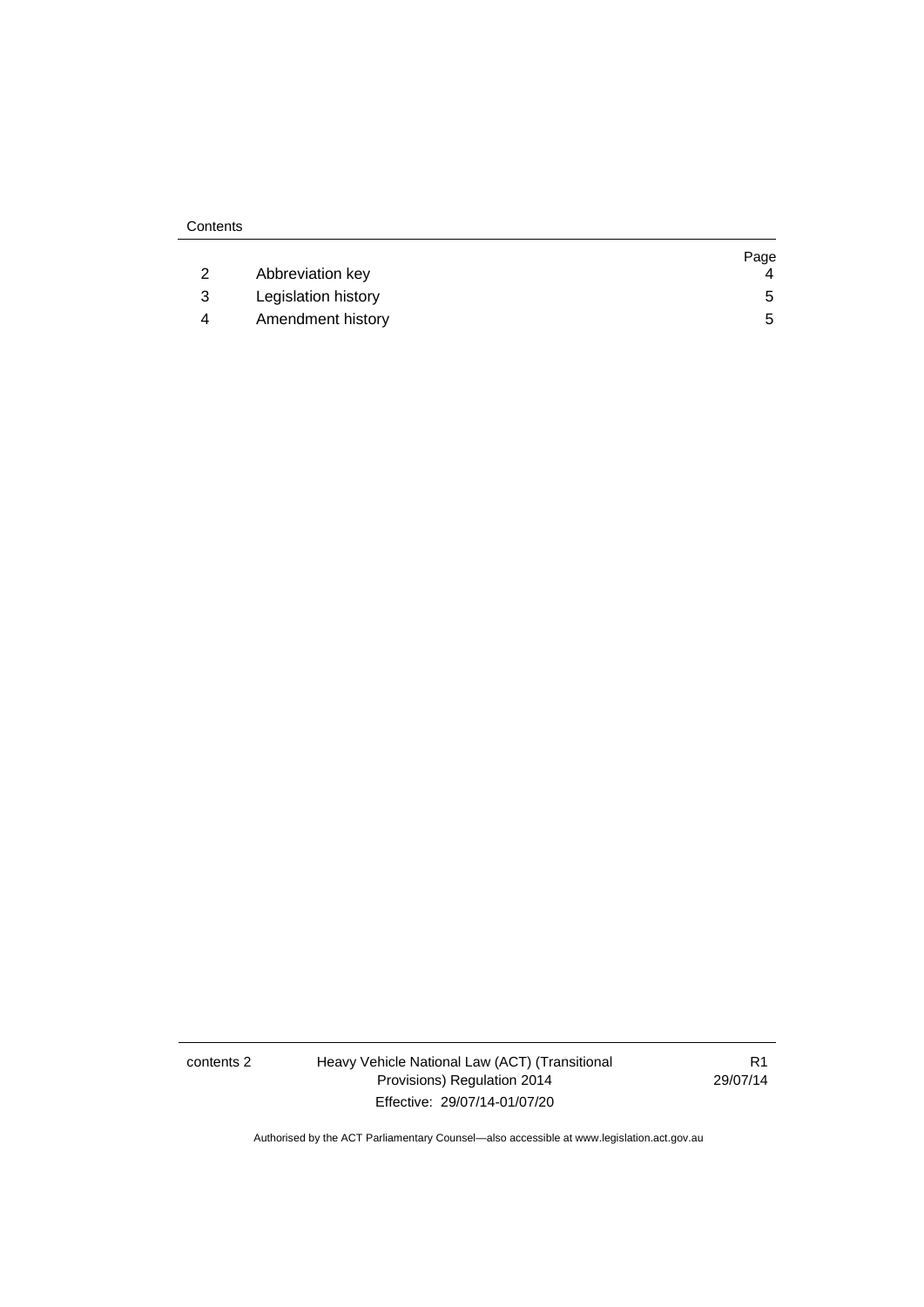

# **Heavy Vehicle National Law (ACT) (Transitional Provisions) Regulation 2014**

made under the

**Heavy Vehicle National Law (ACT) Act 2013**

R1 29/07/14

ֺ֝

Heavy Vehicle National Law (ACT) (Transitional Provisions) Regulation 2014 Effective: 29/07/14-01/07/20

page 1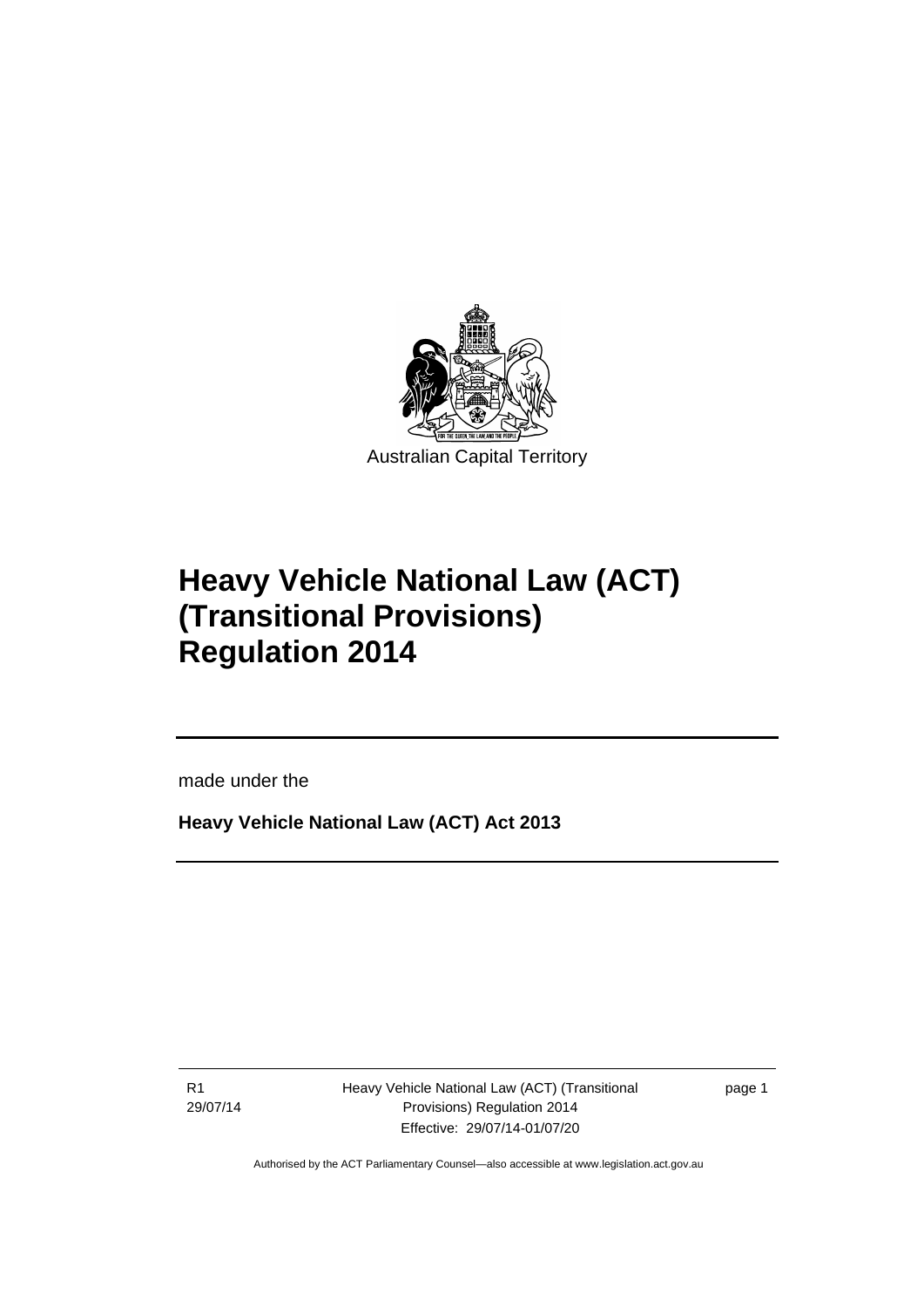### <span id="page-5-0"></span>**1 Name of regulation**

This regulation is the *Heavy Vehicle National Law (ACT) (Transitional Provisions) Regulation 2014*.

## <span id="page-5-1"></span>**3 Modification of Act, pt 6—Act, s 42 (2)**

The Act, part 6 applies as if the following section were inserted:

## **'42A Modification—Crimes Act 1900**

- (1) The *[Crimes Act 1900](http://www.legislation.act.gov.au/a/1900-40)* is modified as set out in the *Heavy Vehicle National Law (ACT) (Transitional Provisions) Regulation 2014*, schedule 1.
- (2) This section expires on the day the *Heavy Vehicle National Law (ACT) (Transitional Provisions) Regulation 2014* expires.'

### <span id="page-5-2"></span>**4 Expiry—regulation**

This regulation expires on the day the *[Heavy Vehicle National Law](http://www.legislation.act.gov.au/a/2013-51/default.asp)  [\(ACT\) Act 2013](http://www.legislation.act.gov.au/a/2013-51/default.asp)*, part 6 expires.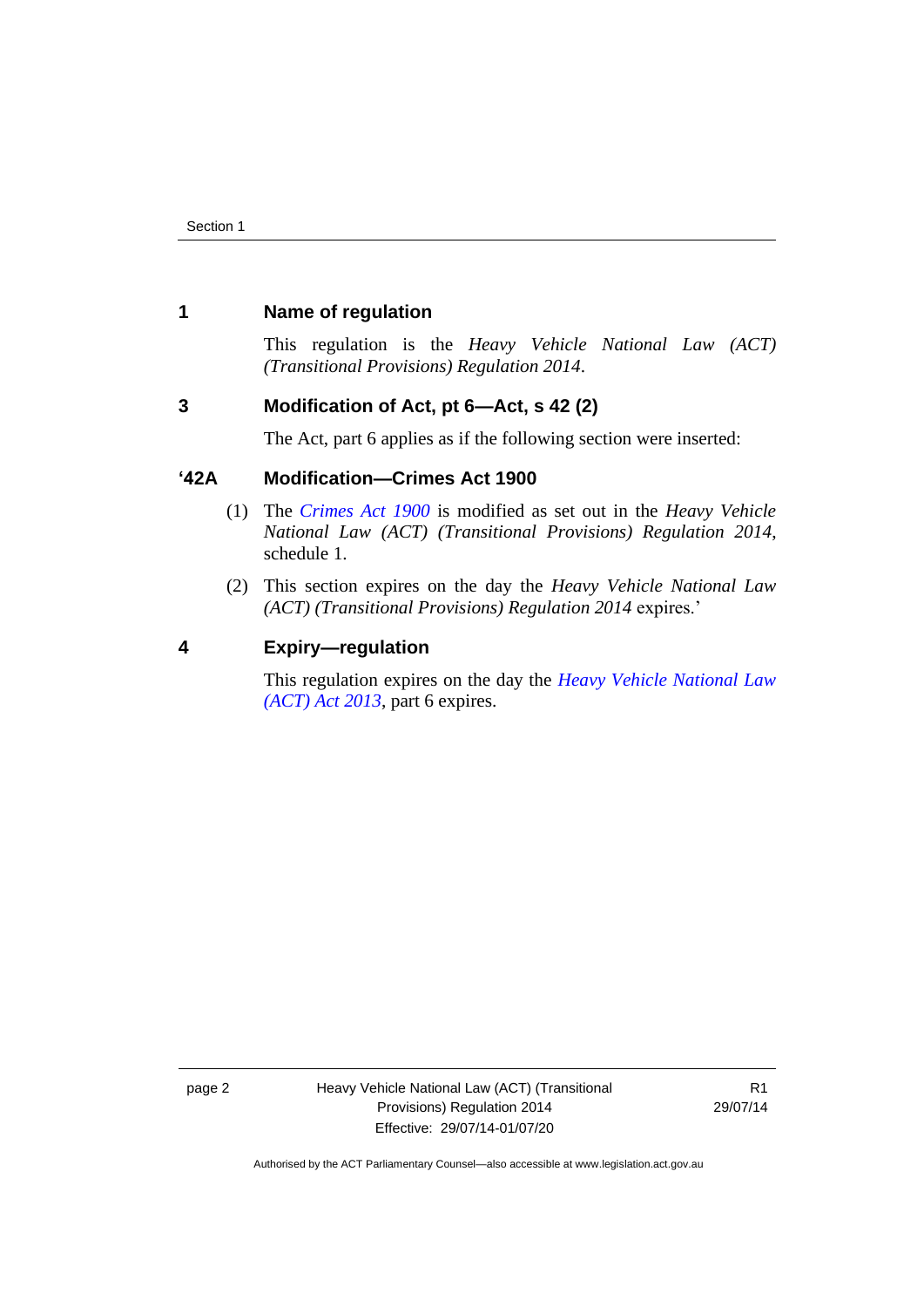# <span id="page-6-0"></span>**Schedule 1 Modification—Crimes Act 1900**

(see s 3)

## **[1.1] Section 187 (2) (b) (i)**

*substitute*

(i) intends to serve an infringement notice under that [Act o](http://www.legislation.act.gov.au/a/1999-77/)r the *[Heavy Vehicle National Law \(ACT\)](http://www.legislation.act.gov.au/a/db_49155/)*, section 591 (1) (Infringement notices) for the offence on an offender; or

R1 29/07/14 Heavy Vehicle National Law (ACT) (Transitional Provisions) Regulation 2014 Effective: 29/07/14-01/07/20

page 3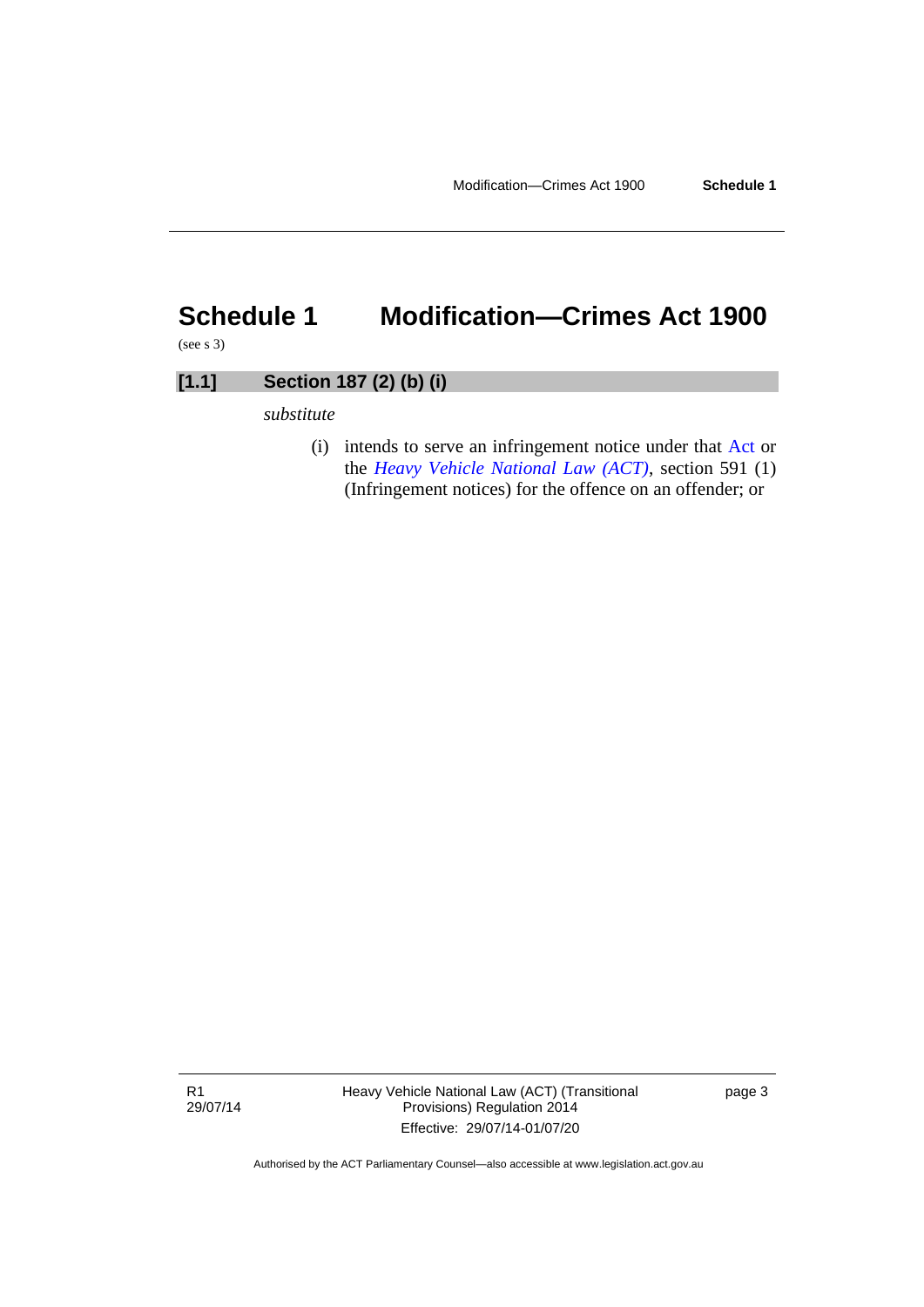#### **Endnotes**

1 About the endnotes

## <span id="page-7-1"></span><span id="page-7-0"></span>**Endnotes**

### **1 About the endnotes**

Amending and modifying laws are annotated in the legislation history and the amendment history. Current modifications are not included in the republished law but are set out in the endnotes.

Not all editorial amendments made under the *Legislation Act 2001*, part 11.3 are annotated in the amendment history. Full details of any amendments can be obtained from the Parliamentary Counsel's Office.

Uncommenced amending laws are not included in the republished law. The details of these laws are underlined in the legislation history. Uncommenced expiries are underlined in the legislation history and amendment history.

If all the provisions of the law have been renumbered, a table of renumbered provisions gives details of previous and current numbering.

The endnotes also include a table of earlier republications.

| $A = Act$<br>$AF =$ Approved form<br>$am = amended$<br>$amdt = amendment$<br>$AR = Assembly resolution$<br>$ch = chapter$<br>$CN =$ Commencement notice<br>$def = definition$<br>$DI = Disallowable instrument$<br>$dict = dictionary$<br>disallowed = disallowed by the Legislative<br>Assembly<br>$div = division$ | $NI =$ Notifiable instrument<br>$o = order$<br>$om = omitted/repealed$<br>$ord = ordinance$<br>$orig = original$<br>par = paragraph/subparagraph<br>pres = present<br>prev = previous<br>$(\text{prev}) = \text{previously}$<br>$pt = part$<br>$r = rule/subrule$<br>$reloc = relocated$ |
|----------------------------------------------------------------------------------------------------------------------------------------------------------------------------------------------------------------------------------------------------------------------------------------------------------------------|------------------------------------------------------------------------------------------------------------------------------------------------------------------------------------------------------------------------------------------------------------------------------------------|
|                                                                                                                                                                                                                                                                                                                      |                                                                                                                                                                                                                                                                                          |
|                                                                                                                                                                                                                                                                                                                      |                                                                                                                                                                                                                                                                                          |
|                                                                                                                                                                                                                                                                                                                      |                                                                                                                                                                                                                                                                                          |
|                                                                                                                                                                                                                                                                                                                      |                                                                                                                                                                                                                                                                                          |
|                                                                                                                                                                                                                                                                                                                      |                                                                                                                                                                                                                                                                                          |
|                                                                                                                                                                                                                                                                                                                      | $remum = renumbered$                                                                                                                                                                                                                                                                     |
| $exp = expires/expired$                                                                                                                                                                                                                                                                                              | $R[X]$ = Republication No                                                                                                                                                                                                                                                                |
| $Gaz = gazette$                                                                                                                                                                                                                                                                                                      | $RI =$ reissue                                                                                                                                                                                                                                                                           |
| $h dq =$ heading                                                                                                                                                                                                                                                                                                     | $s = section/subsection$                                                                                                                                                                                                                                                                 |
| $IA = Interpretation Act 1967$                                                                                                                                                                                                                                                                                       | $sch = schedule$                                                                                                                                                                                                                                                                         |
| $ins = inserted/added$                                                                                                                                                                                                                                                                                               | $sdiv = subdivision$                                                                                                                                                                                                                                                                     |
| $LA =$ Legislation Act 2001                                                                                                                                                                                                                                                                                          | $SL = Subordinate$ law                                                                                                                                                                                                                                                                   |
| $LR =$ legislation register                                                                                                                                                                                                                                                                                          | $sub =$ substituted                                                                                                                                                                                                                                                                      |
| $LRA =$ Legislation (Republication) Act 1996                                                                                                                                                                                                                                                                         | $underlining = whole or part not commenced$                                                                                                                                                                                                                                              |
| $mod = modified/modification$                                                                                                                                                                                                                                                                                        | or to be expired                                                                                                                                                                                                                                                                         |

### <span id="page-7-2"></span>**2 Abbreviation key**

page 4 Heavy Vehicle National Law (ACT) (Transitional Provisions) Regulation 2014 Effective: 29/07/14-01/07/20

R1 29/07/14